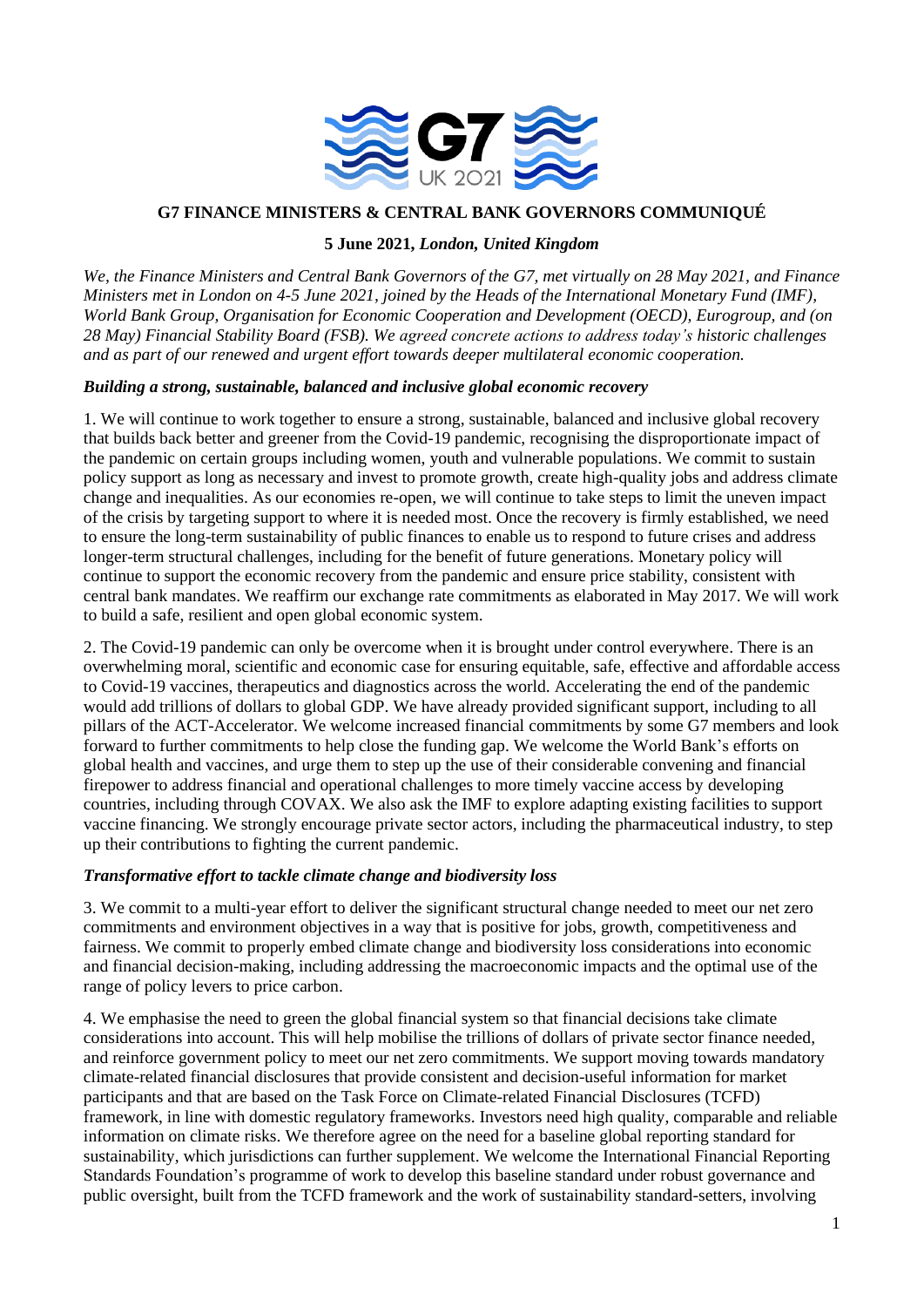them and a wider range of stakeholders closely to foster global best practice and accelerate convergence. We encourage further consultation on a final proposal leading to the establishment of an International Sustainability Standards Board ahead of COP26.

5. In addition, we recognise the growing demand for more information on the impact that firms have on the climate and the environment. We recognise that many jurisdictions and organisations are already developing impact reporting initiatives, including but not limited to reporting on net zero alignment and broader sustainability metrics. We will work closely together and with our international partners to determine the best approach to ensure global consistency.

6. We look forward to the establishment of the Taskforce on Nature-related Financial Disclosures and its recommendations. We welcome the *Dasgupta Review on the Economics of Biodiversity* and the related *OECD Policy Guide on Biodiversity*. More broadly, we welcome the continued commitments to tackle climate change by financial firms across the world, including through their active participation in the Glasgow Financial Alliance for Net Zero.

7. We recognise that climate change poses increasing physical and transition risks to regulated financial institutions and to financial stability, and that these risks have distinct characteristics we need to take into account. G7 authorities consider it important for financial firms to manage the financial risks of climate change using the same risk management standards as applied to other financial risks. G7 Central Banks will assess the financial stability risks posed by climate change, and will consider drawing on, as appropriate, scenarios published by the Network for Greening the Financial System. Central Banks will share learnings on taking climate-related risks into account in their own operations and balance sheets as appropriate, and look forward to discussing later in the year how they might make their own disclosures based on the recommendations of the TCFD. We fully support the FSB in developing an ambitious roadmap that identifies and addresses climate-related financial risks, including through steps to promote comparable disclosures, address data gaps, enhance vulnerabilities assessments and promote consistent regulatory and supervisory practices. We also support the Sustainable Finance Working Group in developing their G20 sustainable finance roadmap, with an initial climate focus.

8. International climate finance is critical for supporting developing countries' climate change adaptation and mitigation efforts. We reaffirm the collective developed country goal to mobilise US\$100 billion annually for developing countries from public and private sources, in the context of meaningful mitigation actions and transparency on implementation. We commit to increase and improve our climate finance contributions through to 2025, including increasing adaptation finance and finance for nature-based solutions. We welcome the commitments already made by some G7 countries to increase climate finance. We look forward to further commitments at the G7 Leaders' Summit or ahead of COP26. We call on all the Multilateral Development Banks (MDBs) to set ambitious dates for Paris Alignment ahead of COP26, and welcome their work supporting client countries. We urge the MDBs to mobilise increased climate finance including from the private sector, and to increase their support for a clean energy transition, adaptation and resilience, and nature. We welcome the IMF's increasingly critical role in supporting members' management of climate risks and transitions to net zero, including through surveillance. We commit to including climate coverage within our countries' IMF bilateral surveillance reports, and call on others to do the same.

9. Environmental crimes have a serious impact on the planet's biodiversity, generate billions of dollars in illicit finance and enable corruption and transnational organised crime. We agree that beneficial ownership registries are an effective tool to tackle illicit finance. We are implementing and strengthening registries of company beneficial ownership information to provide timely, direct and efficient access for law enforcement and competent authorities to adequate, accurate and up-to-date information, including through central registries. We further note the benefits of making beneficial ownership information publicly available where possible. We call on all countries to fully implement the Financial Action Task Force (FATF) Standards and strengthen them.

## *Continued Support to Low-Income and Vulnerable Countries*

10. The IMF estimates that, between now and 2025, low income countries will need around US\$200 billion to step up the response to the pandemic and build external buffers and an additional US\$250 billion in investment spending to resume and accelerate their income convergence with advanced economies. We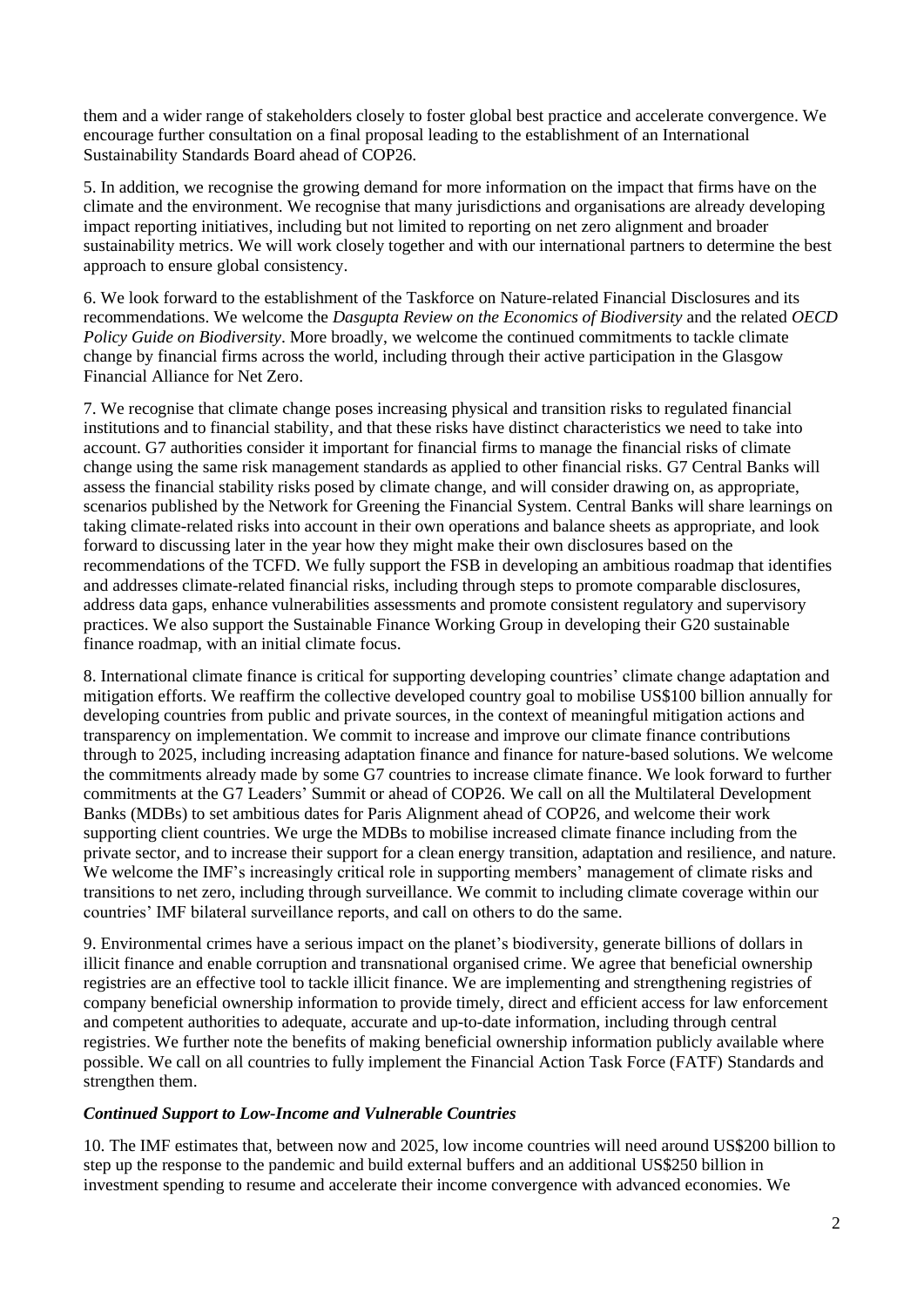remain committed to supporting the poorest and most vulnerable countries as they address health and economic challenges associated with Covid-19. We strongly support the new general allocation of Special Drawing Rights (SDRs) of US\$650 billion to help meet the long-term global need for reserve assets. We urge the implementation of this allocation by the end of August 2021, accompanied by transparency and accountability measures including updated IMF guidance on how countries can appropriately use an SDR allocation.

11. G7 countries are actively considering voluntarily channelling a proportion of their allocated SDRs to significantly magnify the impact of this general allocation. We encourage the IMF to work quickly with all relevant stakeholders to explore a menu of options for channelling SDRs to further support health needs, including vaccinations, and help enable greener, more robust economic recoveries in the most affected countries. We will work to scale up financing to the Poverty Reduction and Growth Trust and welcome the IMF's review of concessional financing and policies to strengthen its capacity to support low income countries.

12. Tackling debt vulnerabilities and promoting debt transparency, including through regular debtor and creditor data reconciliation, is essential to unlocking sustainable and inclusive growth in developing countries. We reiterate our commitment to implement the G20 and Paris Club *Common Framework for Debt Treatments beyond the Debt Service Suspension Initiative* and call on all official bilateral creditors to do the same. We welcome the establishment of the Creditor Committee for Chad, and look forward to swift and successful debt treatments for this and future cases. The private sector is expected to provide at least as favourable debt treatment in line with the Common Framework. We commit to publish our own creditor portfolios on a loanby-loan basis for future direct lending by the end of 2021, and urge all other G20 members to do the same, and to undertake the self-assessment in line with the G20's *Operational Guidelines for Sustainable Financing.* 

13. We encourage the private sector to adhere to the Institute of International Finance's *Voluntary Principles for Debt Transparency* and to submit information on their sovereign lending to the OECD transparency data portal once operationalised this year. We welcome the establishment of a G7 Private Sector Working Group to bring together the International Financial Institutions (IFIs), market and legal profession participants and country experts to explore possible enhancements to the contractual approach.

14. We welcome Sudan's steady progress towards the Heavily Indebted Poor Countries (HIPC) decision point, putting it on a path to clear its historic debts and re-engage with IFIs. We have worked with international partners to agree on an ambitious financing package to clear the full amount of Sudan's arrears to the IMF, with G7 members pledging our share of IMF internal resources as well as providing grant financing as needed and bridging loans for the African Development Bank, the World Bank and the IMF. The G7 commits to providing Sudan with comprehensive debt relief upon reaching the HIPC Completion Point and we encourage other creditors to do the same.

15. All avenues should be explored to enable MDBs to efficiently and effectively use their resources. We support the G20's ongoing work on MDB balance sheet optimisation, and see considerable merit in further analysis to review MDBs' capital adequacy frameworks to potentially unlock additional financing, while preserving credit ratings and respecting preferred creditor treatment, development mandates and governance. We welcome advancing IDA replenishment by one year and look forward to its ambitious conclusion by December 2021 to support recovery in low income countries. We call on IDA to further use its balance sheet to unlock additional resources for IDA countries in a sustainable manner.

# *Shaping a Safe and Prosperous Future for All*

16. We strongly support the efforts underway through the G20/OECD Inclusive Framework to address the tax challenges arising from globalisation and the digitalisation of the economy and to adopt a global minimum tax. We commit to reaching an equitable solution on the allocation of taxing rights, with market countries awarded taxing rights on at least 20% of profit exceeding a 10% margin for the largest and most profitable multinational enterprises. We will provide for appropriate coordination between the application of the new international tax rules and the removal of all Digital Services Taxes, and other relevant similar measures, on all companies. We also commit to a global minimum tax of at least 15% on a country by country basis. We agree on the importance of progressing agreement in parallel on both Pillars and look forward to reaching an agreement at the July meeting of G20 Finance Ministers and Central Bank Governors.